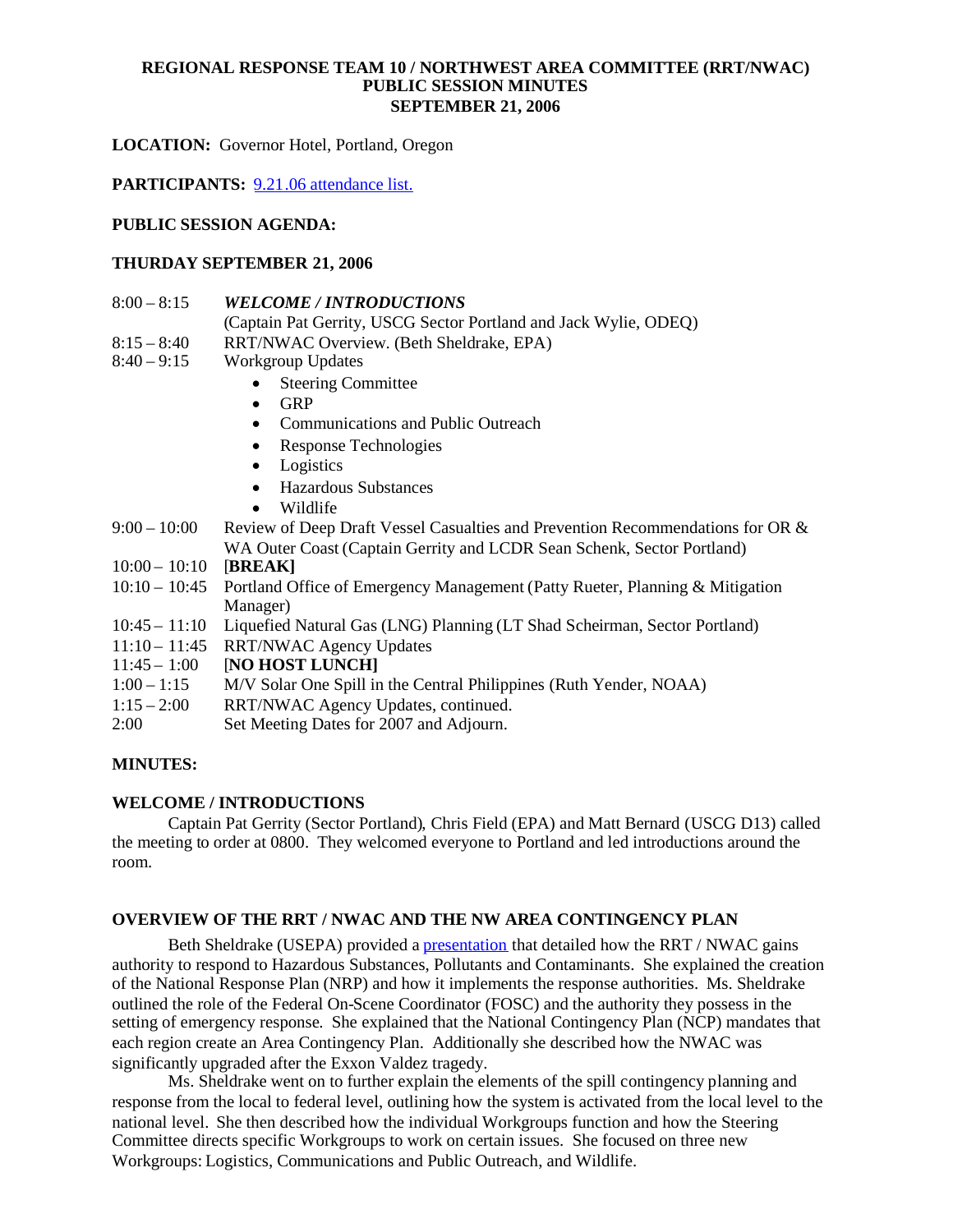# **REGIONAL RESPONSE TEAM 10 / NORTHWEST AREA COMMITTEE (RRT/NWAC) PUBLIC SESSION MINUTES**

**SEPTEMBER 21, 2006**

It is expected that RRT members will participate in the three meetings per year, be familiar both with the services offered by their organization and the Contingency Plan, and will keep contact information current so that they may be activated during a response. Some recent activations include the Bellingham Pipeline Explosion, New Carissa grounding, Thermo Fluids fire, and the Dalco Passage Oil Spill. Ms. Sheldrake also discussed the use of the RRT / NWAC website (www.rrt10nwac.com) to manage information including the GRPs and the Northwest Area Contingency Plan (NWACP), and to facilitate comments from the response community and the public.

# **WORKGROUP UPDATES**

- **Steering Committee:** Beth Sheldrake (EPA) presented things the Steering Committee has been working on including:
	- o Publishing the 2006 NWACP (July 2006)
	- o Policies for Multi Incident Responses.
	- o Upcoming RRT/NWAC meeting dates
		- April 4/5 Inland Area (Richland)
		- Sept  $11/12$  Coastal Area (Seattle in conjunction with the Clean Pacific Conference)
- **Geographic Response Plan (GRP):** Jack Wylie (ODEQ) gave an update on GRP workgroup happenings. He also noted that WA Department of Ecology's goal is to develop a GRP for Water Resource Inventory Area (WRIA). In addition it is ODEQ's plan to update one GRP per year. He also recognized Dr. Dick Logan's (WA Ecology) retirement. Mr. Wylie proclaimed Dr. Logan the "Godfather of GRPs" for his vision and work in the early years of development of the GRPs.
- **Communication and Public Outreach:** Matt Bernard (USCG) stated that Randy Clark (USCG) was retiring and acknowledged him for all of his help in heading this workgroup. The group is also soliciting community feedback by offering a survey to help with public relations. Mr. Bernard also noted that WA Ecology will provide a new chair for this committee.
- **Response Technologies:** Ruth Yender (NOAA) noted the release of the new Dispersant Use Policy. The group will be looking into more remote sensing technologies.
- **Logistics:** Matt Bernard (USCG) announced that Scott Knudson has developed a charter and will be presenting it as well as soliciting membership for the committee.
- **Hazardous Substances:** Matt Bernard (USCG) explained that this workgroups only task is to update chapter 7000 in the NWACP.
- Wildlife: Charlie Hebert (USFWS) presented progress made in the Wildlife workgroup. The draft Wildlife Response Plan has gone through initial comment periods and continues to go through the implementation process. Mr. Hebert hopes to have the plan to the committee by March 2007 for inclusion in the 2007 NWACP.

# **REVIEW OF DEEP DRAFT VESSEL CASUALTIES AND PREVENTION RECOMMENDATIONS FOR THE OREGON AND WASHINGTON OUTER COAST.**

Captain Pat Gerrity (Sector Portland) introduced LCDR Sean Schenk (Sector Portland) who presented on some of the significant historical events highlighting some history of events and near misses over the years. He also provided areas of vulnerability and statistics on vessel traffic. Recommendations from four primary post-New Carissa reports will be examined in more detail and recommendations on next steps presented to the NWAC, among others. A reviewable draft is expected in July 2007.

Captain Gerrity and Chris Field suggested creating a workgroup with stakeholders to address their concerns. Captain Metruck (Sector Seattle) mentions that the Coast Guard would be willing to work with vessels on the outer coast to address these recommendations and concerns.

# **PORTLAND OFFICE OF EMERGENCY MANAGEMENT**

Jack Wylie (ODEQ) introduced Patty Rueter, Planning and Mitigation Manager (Portland OEM).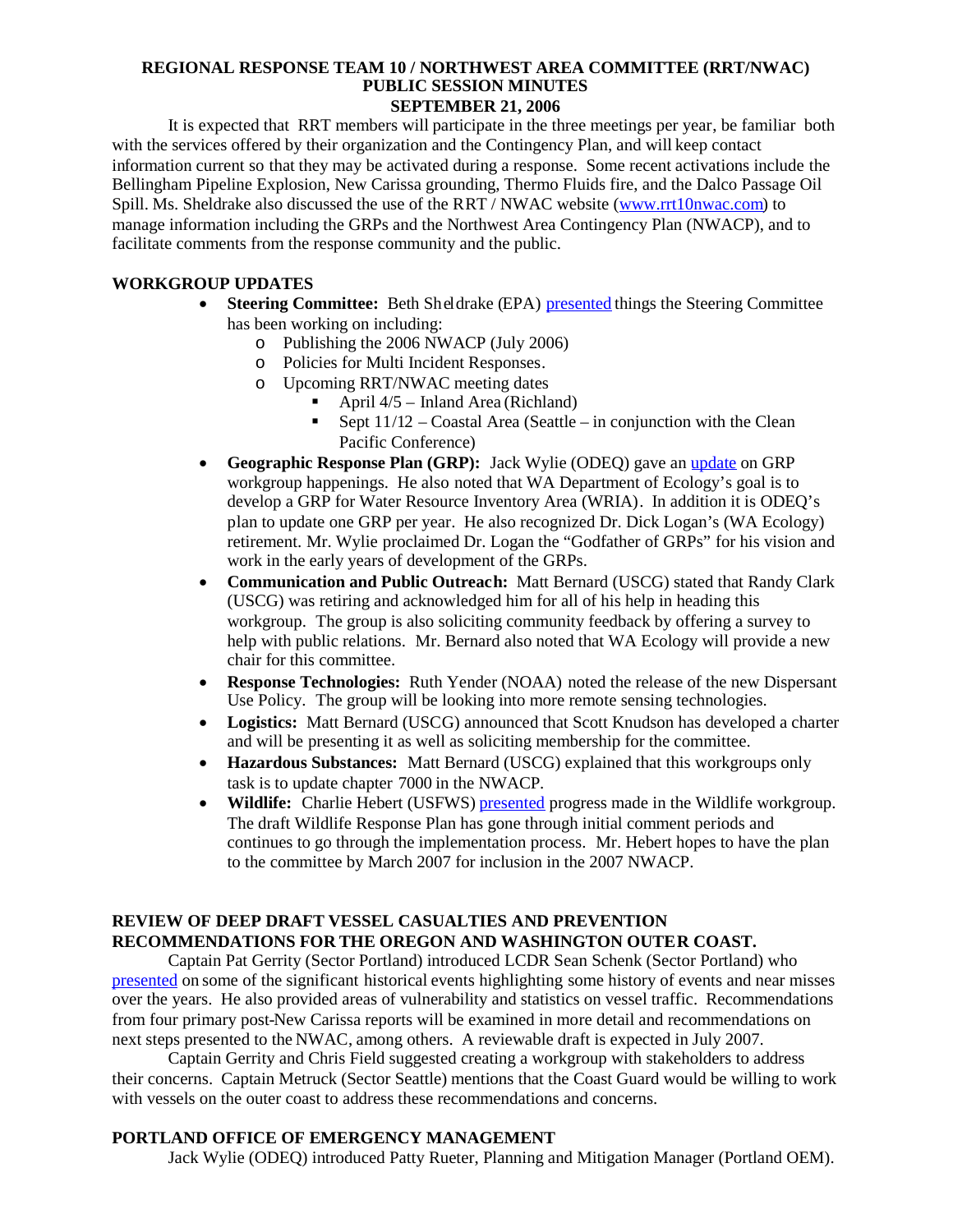#### **REGIONAL RESPONSE TEAM 10 / NORTHWEST AREA COMMITTEE (RRT/NWAC) PUBLIC SESSION MINUTES SEPTEMBER 21, 2006**

Ms. Rueter provided a presentation on the city of Portland's emergency planning efforts. She focused on TOPOFF-4, a Top Officials exercise that will take place, in part, in Portland. The exercise is scheduled for October 2007 and will involve many operational periods and many agencies. She went on to explain why Portland was chosen and what benefits the city will gain from the experience.

In addition to TOPOFF-4 Ms. Rueter explained some of her office's priorities including catastrophic event planning and exercising. She focused on some of the inter-dependencies that exist and how the certain sectors affect others. Ms. Rueter also stressed the importance for Inter-Agency collaboration in planning and training for catastrophic events. She ended by providing some contact information and provided a website (www.portlandonline.com/oem) for more information.

## **LIQUIFIED NATURAL GAS PLANNING**

LT Shad Scheirman (Sector Portland) provided an introduction to planning efforts in Sector Portland in regards to LNG facilities. He started off by explaining what LNG is and what its hazards are. Statistics have shown that Natural Gas demand has steadily increased, thus creating an increase in facilities and the need to transport the product. LT Scheirman explained the varying jurisdictions involved in most facilities. He also explained the process the Applicant and the Captain of the Port goes through during the permitting process. Proceedings related to the transport of LNG can be found at http://www.uscg.mil/hq/g-m/nmc/pubs/proceed/newpromag page2005/fall2005lng/1.htm. After the presentation there was brief discussion on current applications pending in USCG Sector Portland.

# **M/V SOLAR ONE OIL SPILL IN THE PHILIPPINES**

Ruth Yender (NOAA) gave a brief on the M/V Solar One Oil Spill response. The spill consisted of 500,000 gallons of Intermediate Fuel Oil (IFO 215). She started by stating some of the security and logistical issues that slowed down the response. In addition to the slow response, the ship's captain was AWOL and other organizational issues caused problems. Environmental and health problems included the use of dispersants, beach clean up, utilizing proper PPE and improper disposal of waste product. Ms. Yender did note some successes including implementing a command structure, improving communications while they were there, as well as improvising and adapting to the supplies that were available. A slide show accompanied the brief.

## **AGENCY UPDATES**

- **WA Ecology:** Dale Jensen (WA Ecology) spoke about the spill response asset contract extension, which includes a tugboat for stranded vessel recovery. The new three rule processes will include new regulations for vessels, transports and distribution. The new rules are valid as of November 1, 2006. Regarding the equipment caches, they will be located near various ports and harbors to help oil spills in the Puget Sound region. Ecology will hold a press conference announcing that all caches will be ready by June 30, 2007.
- **USCG Sector Seattle:** Captain Steve Metruck (USCG) updated the group on the transfer season and some of the personnel changes in the Sector. Sector Seattle will be moving into their new building starting in October. The building is equipped with a state of the art command center that is networked with some remote sensing capabilities in the Puget Sound. The building is to be finished in June 2007. They are also developing safe refuge locations in the area that can provide protection to troubled vessels. In an effort to reduce impacts on waterways during a big spill the USCG is attempting to establish independent teams in ICS to re-route traffic around an incident. Capt. Metruck also spoke on the Derelict Vessel and Marine Security programs.
- **EPA:** Chris Field (EPA) reported that the EPA is reviewing an Environmental Impact Statement (EIS) with the US Army Corps of Engineers for the BP Cherry Point facility. He also noted about spill activity in Oregon involving 2000-3000 gallons. Region 10's last Katrina rotation ended in July and the staff has returned to full capacity. Full planning efforts are underway for TOPOFF-4, and EPA plans on playing a major role in the exercise. Mr. Field also reported an incident in Eugene, OR involving drinking water